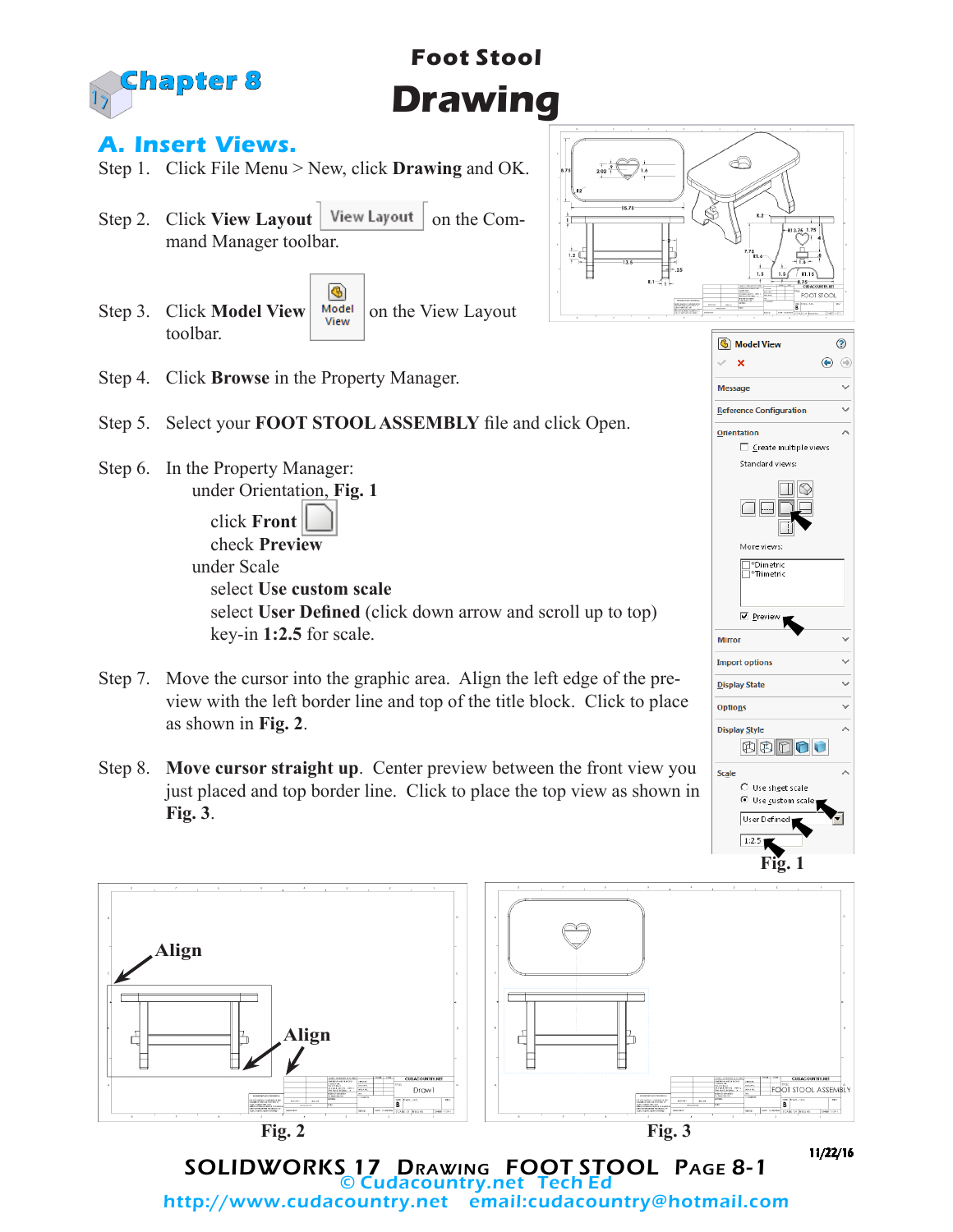- Step 9. Move the cursor to the right of the front view. Position next to right border line. Click to place the back view as shown in **Fig. 4**.
- Step 10. Move the cursor to the top left corner of the drawing and click to place the Isometric view, **Fig. 5**.
- Step 11. Click  $OK \rightarrow \infty$  in the Property Manager.



Step 12. Grab any geometry of the Isometric view and move view over into space between views, **Fig. 6**.



## **B. Save as "FOOT STOOL".**

Step 1. Click File Menu > Save As.

Step 2. Key-in **FOOT STOOL** for the filename and press ENTER.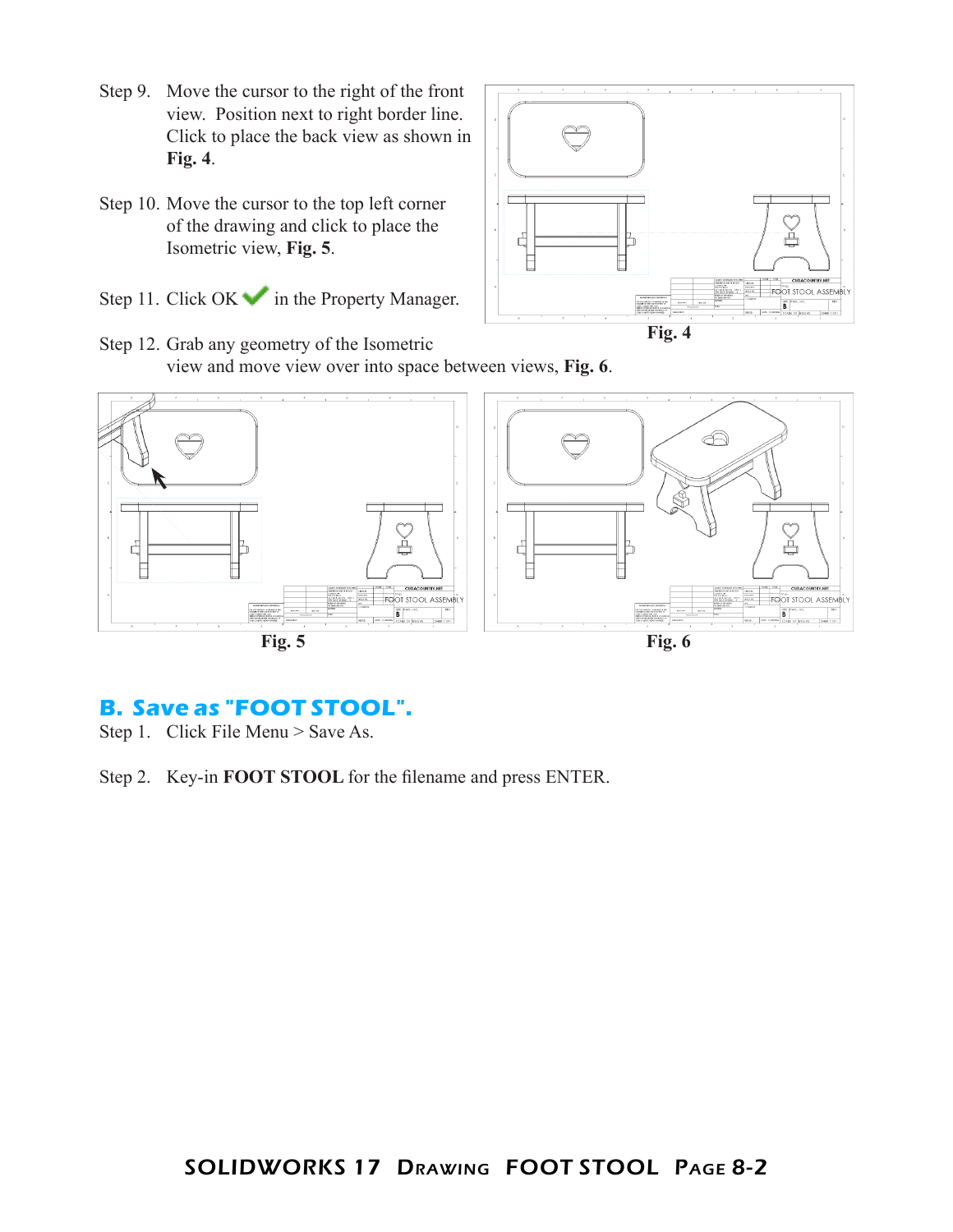### **C. Display Dimensions.**



Step 4. Arrange the dimensions as shown in **Fig. 8**. You can add more dimension using Smart Dimension. To hide a dimension, right click and select Hide from menu. **You can only place dimensions here- you can not change dimensions**.



Step 5. Save. Use **Ctrl-S**.



**Fig. 8**

#### SOLIDWORKS 17 Drawing FOOT STOOL Page 8-3